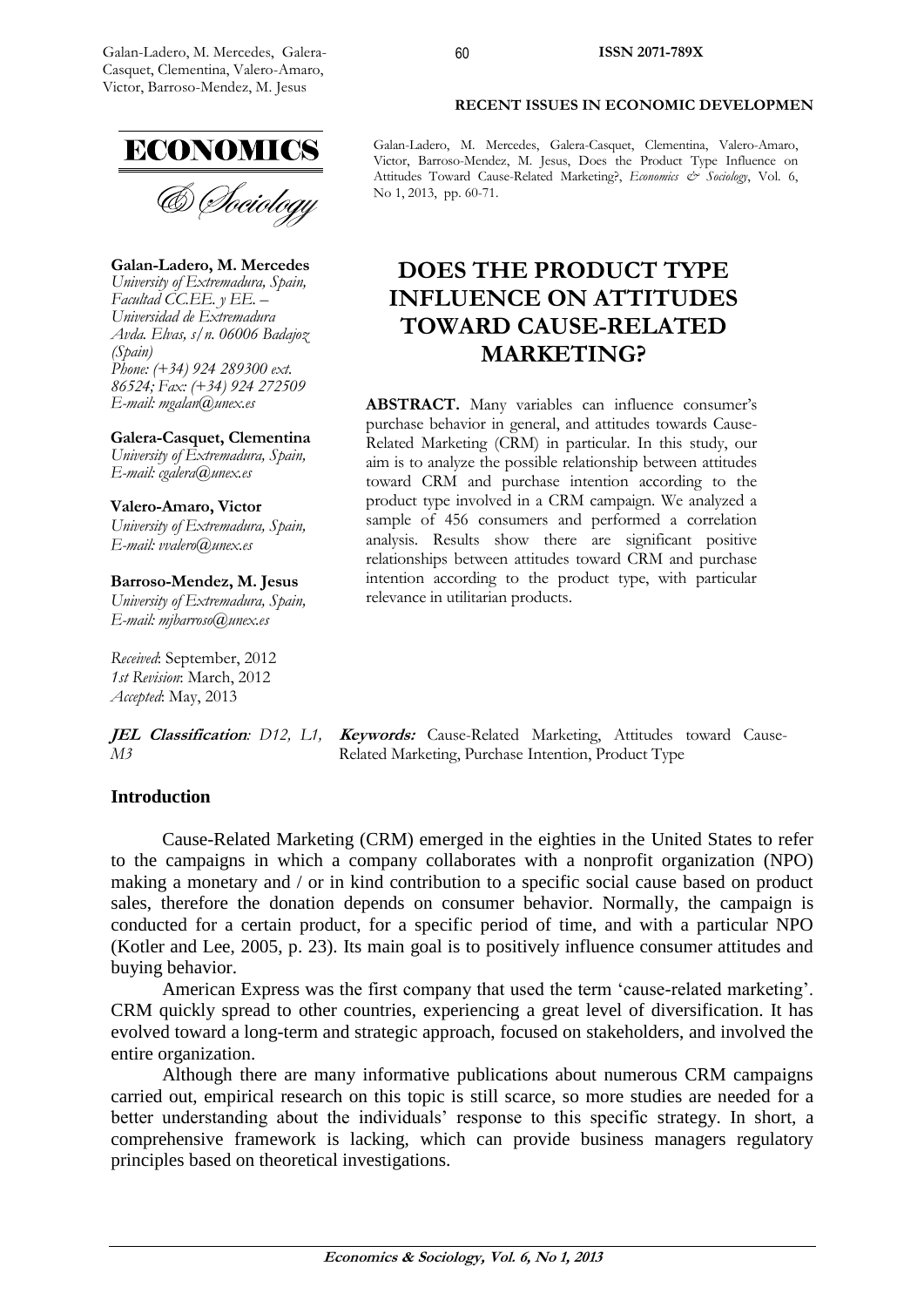According to the literature, many variables can influence consumer's purchase behavior. In this study, we address the possible influence of the product type, an aspect of the marketing strategy, in attitudes toward CRM (particularly in conduct component or purchase intention). Thus, our aim is to analyze the possible relationship between attitudes toward CRM and purchase intention according to the product type involved in a CRM campaign.

To achieve this aim, first we review the extant literature to configure the conceptual framework on which the theoretical development of this work is based. Then, we perform a correlation analysis to test the hypothesis proposed and we present the main results which are brought under discussion. Finally, we address the most relevant conclusions, as well as the theoretical contribution and managerial implications.

# **1. Conceptual framework**

## *1.1. Attitudes toward CRM*

*Attitudes* have become a key construct in the explanation of consumer behavior (Sole, 2003, p. 190) and, specifically, in the analysis of socially responsible behavior. Attitudes are a way of summarizing consumer evaluation, so they can provide important information for marketing managers because of their direct impact (Longenecker *et al*., 2005) in the purchase decision (Assael, 1999, p. 273).

An attitude can be defined as "*a learned predisposition to respond consistently favorable or unfavorable to a particular object or class of objects*" (see, for example, Assael, 1999, p. 274; Hawkins *et al*., 2004, p. 370; Ruiz, 2009; Santesmases, 1999, pp. 269-270; Stanton *et al*., 2004, p. 124; Wilkie, 1994, p. 281).

Nowadays, attitudes are considered multidimensional, with three components (see, for example, Alonso and Grande, 2004, p. 383; Chiou and Droge, 2006, p. 615; Eagly and Chaiken, 2007, p. 591; Fraj and Martinez, 2002, p. 118; Fraj and Martinez, 2003, p. 61; Hawkins *et al*., 2004, p. 371; Lamb *et al*., 2002, pp. 136-137; Santesmases, 2007, p. 280; Sole, 2003, p. 68; Wilkie, 1994, p. 282):

- The Cognitive Element (or cognitive component, beliefs). This refers to knowledge, according to the object of attitude (if a thing or action is right or wrong). That is, it reflects the individual"s information, beliefs and knowledge to a particular product or object. In our case, it would be information, beliefs and knowledge about CRM.
- The Affective Element (or emotional component, feelings). This reflects feelings and emotions regarding the object of attitude. In our case, it refers to the feelings expressed by individuals when they watch a CRM campaign.
- The Intentional Element (or active component, behavior component, action, tendencies to respond and act). This reflects the purpose shown by individuals to act in a certain way (e.g. buying the product); fundamentally, it is purchase intention. In our case, it would be the tendency to buy (or not to buy) products linked to CRM campaigns.

This last component is the most directly related to behavior, although several noncontrollable factors can influence it (Assael, 1999, p. 299), which can interfere with the ability to carry out the intention (e.g. lack of purchase feasibility, quality, consumer lifestyle, or interpersonal influence). The main existing studies on consumer attitudes toward CRM are shown in *Table 1*.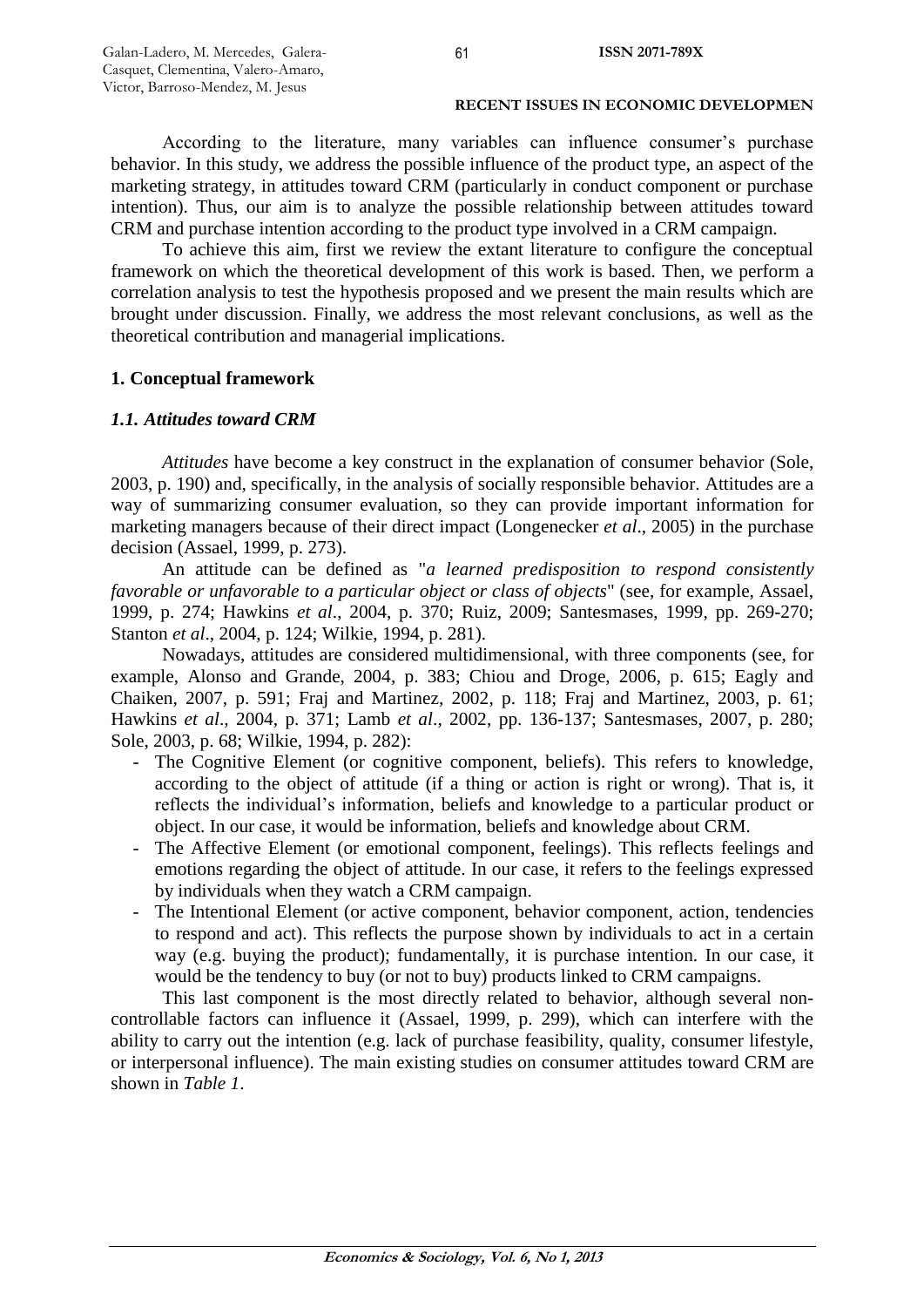|  |  |  | <b>RECENT ISSUES IN ECONOMIC DEVELOPMEN</b> |
|--|--|--|---------------------------------------------|
|--|--|--|---------------------------------------------|

| <b>Authors</b>              | <b>Results</b>                                                                   |  |  |
|-----------------------------|----------------------------------------------------------------------------------|--|--|
| Barnes                      | Most respondents considered that CRM campaigns were a good way for consumers     |  |  |
| (1992)                      | to donate to NGOs.                                                               |  |  |
| Chaney $&$                  | Consumers expressed a favorable attitude toward CRM and they did not use it as a |  |  |
| Dolli (2001)                | substitute for more traditional methods of fundraising (in New Zealand).         |  |  |
| Kropp et al.<br>(1999)      | The most positive attitudes toward CRM appeared in those who gave more           |  |  |
|                             | importance to certain values (such as warm relationships, self-actualized and    |  |  |
|                             | safety) and in women.                                                            |  |  |
| Lavack &                    | Review of the existing literature (in Australia): the majority of Australian     |  |  |
| Kropp                       | consumers are more inclined to buy products from socially responsible companies  |  |  |
| (2003a)                     | and / or associated with a cause.                                                |  |  |
| Ross et al.                 | Consumer attitudes toward organizations involved in CRM were mainly positive.    |  |  |
| (1991)                      |                                                                                  |  |  |
| Smith &<br>Alcorn<br>(1991) | Nearly half of respondents said it was more likely to change brands to support   |  |  |
|                             | companies that make donations to NPOs.                                           |  |  |
|                             | About a third stated that they sometimes buy products simply because the         |  |  |
|                             | manufacturer supports charitable causes.                                         |  |  |
| Webb &                      |                                                                                  |  |  |
| Mohr (1998)                 | Consumers generally expressed positive attitudes toward CRM.                     |  |  |
| Youn & Kim                  | When perceptions of cause – brand alliances were favorable, consumer attitudes   |  |  |
| (2008)                      | toward the cause and the brand improved.                                         |  |  |

Table 1. Studies on consumer attitudes toward CRM (authors in alphabetical order)

*Source*: Adapted from Mohr *et al*. (2001) and cited authors.

# *1.2. Product type*

According to Barnes (1992), consumers require more information about the product than, for example, about the cause. Webb and Mohr (1998), Strahilevitz and Myers (1998), Strahilevitz (1999), Subrahmanyan (2004), Kotler and Lee (2005), Ryu *et al*. (2006), Baghi *et al*. (2009), Chang (2008, 2011, 2012), and Chang and Liu (2012) have considered that product type has an important role in consumers' responses, but their results are not consistent, and may also influence CRM purchase intention. Product type has been considered as a CRM success factor by authors such as Strahilevitz and Myers (1998, cited in Fries *et al*., 2009). The consumer"s decision can be a conscious choice between hedonistic or practical products, or it may be unrelated.

On the one hand, *hedonic or frivolous products* are purchased and consumed to satisfy consumers" desire for sensory pleasure, fantasy and fun (Strahilevitz, 1999; Ryu *et al*., 2006; Chang, 2011). Hedonic products provide more experiential consumption, an affective and sensory experience of the aesthetic. The evaluation process tends to be affect-driven. Examples of this type of products could be concert or movie tickets, a compact disc containing classical music, ice-cream, a box of chocolates, a cake, a perfume, a professional massage with aromatherapy and music, tour packages, a cruise, a banquet dinner, designer clothes, sports cars, luxury watches, etc. Such products can cause consumers to experience feelings of guilt before, during, and after consumption (Strahilevitz, 1999, pp. 119-120) – this "acquisition guilt" may diminish the pleasure of consumption. Therefore, the evaluation process for hedonic products tends to be highly subjective and affect driven, implying that cognitively based processes are less important. Thus, consumers are expected to utilize others" preferences or recommendations (Ryu *et al*., 2006, p. 491) to make sense of the subjective and rather ambiguous nature of hedonic products.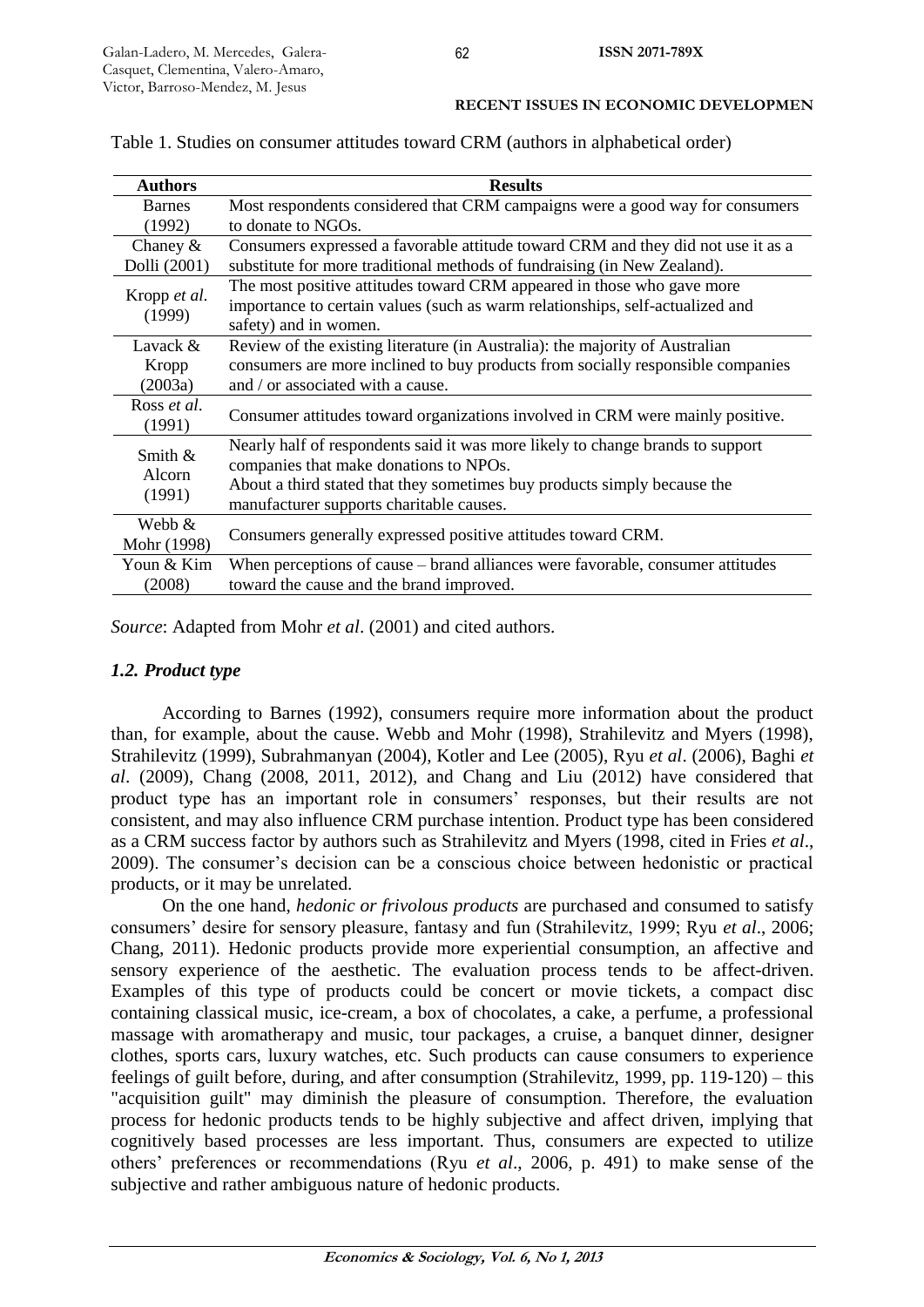$\overline{a}$ 

#### **RECENT ISSUES IN ECONOMIC DEVELOPMEN**

On the other hand, *practical, utilitarian, or necessary products* are purchased and used primarily to satisfy the practical or functional needs of consumers (Strahilevitz, 1999; Ryu *et al*., 2006; Chang, 2011). They are primarily instrumental and functional. They are motivated mainly by the desire to fill a basic need or accomplish a functional or practical task. The impetus for such purchases is goal-orientated utilization or consumption. Purchase decisions are usually more rational, consumption is more cognitively driven and goal oriented. Examples of this type of products could be laundry detergent, toilet paper, shampoo, paper towels, vacuum cleaners, ball point pens, toothpaste, concentrated orange juice, a mandatory textbook, a new washing machine and dryer set, an alarm clock, and a spiral notebook, microwaves, minivans, personal computers, a cellular phone, a dental exam with a cleaning, applying floor wax, using a lawn mower, etc. No guilt is associated with purchasing these products, and relatively little pleasure is associated with their consumption (Strahilevitz, 1999, p. 222).

Utilitarian and hedonic products differ from one another since "*a hedonic product speaks to the heart, while a utilitarian product speaks to the head*" (Chang, 2012, p. 234). However, some products are both hedonic and utilitarian simultaneously (e.g. sparkling mineral water, a non-fat frozen yoghurt).

Specifically, Strahilevitz and Myers (1998) and Strahilevitz (1999) showed that incentives such as CRM are more effective in promoting frivolous products than promoting practical products. Thus, they note that, with large donations, CRM is more effective when it is applied to frivolous products rather than practical products; while, with small donations, there are no differences between product types<sup>1</sup>. Their explanation is that the donation has the ability to "calm" the feeling of guilt produced as a result of a frivolous and unnecessary product purchase<sup>2</sup>.

Other authors, such as Subrahmanyan (2004), also highlight empathy to explain this result. However, Subrahmanyan (2004) obtained contrasting results, finding that it was more likely that consumers bought brands linked to causes of practical products rather than hedonic ones 3 .

Nevertheless, Chang, in different studies (2008, 2011 and 2012) confirms Strahilevitz and Myers' (1998) results. Chang (2008)'s results indicate that beneficial effects of product type on CRM most often occur when donation information is framed in absolute monetary

<sup>&</sup>lt;sup>1</sup> Comparing a product linked to a CRM campaign with another that is not linked, and that differ in price, the nature of a product is not relevant if the price difference is relatively small. When the magnitude of the donation and the corresponding difference in price between the two products are relatively large, however, hedonic products linked to CRM campaigns are preferred to utilitarian products (Fries *et al*., 2009). Strahilevitz (1999) also examines the interaction between product type and donation magnitude, and suggests that consumers may be virtually unaffected by the nature of the product being promoted when the magnitude of the donation and resulting increase in cost are relatively small. On the other hand, when the donation to charity and the corresponding difference in price are relatively large, product type appears to play a significant role in determining whether a monetary or charity incentive will be more effective in stimulating brand preference (the brand offering the larger donation was more likely to be preferred over the brand offering the smaller donation if the products in question were frivolous than if they were practical).

<sup>&</sup>lt;sup>2</sup> When it is combined with hedonic products, consumers may consider high CRM donations as an effective means to balance the feelings of guilt related to consumption (Moosmayer and Fuljahn, 2009). Strahilevitz and Myers (1998) referred to this phenomenon as "*affect-based complementarity*" because the emotions generated by hedonic products appear to complement the feelings generated from contributing to charity.

<sup>&</sup>lt;sup>3</sup> The explanation highlighted is the difference in values between Western culture and Eastern culture.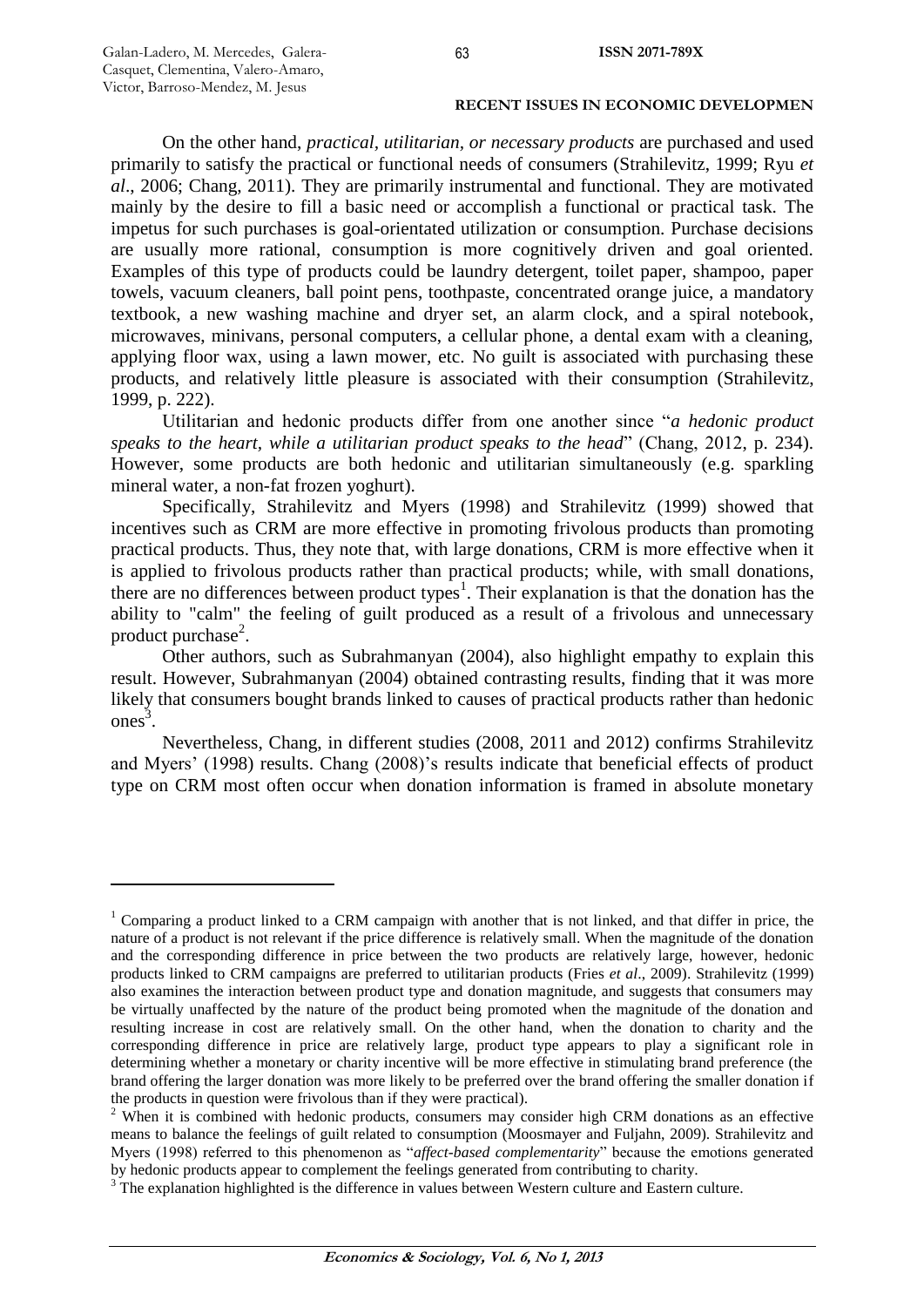$\ddot{\phantom{a}}$ 

terms. Also the promotions bundled with frivolous products are more effective than those bundled with practical products<sup>4</sup>.

In another study, Chang (2011) demonstrates that guilt appeals could be influenced by the impact of product type. He also affirms that the effectiveness of guilt appeals in CRM ads may depend on the hedonic value of the product<sup>5</sup>; a boomerang effect of perceived hedonic value<sup>6</sup> appears. This conclusion is that a guilt appeal backfires when the perceived hedonic value of a product is high. Thus, there is an interaction between guilt appeal and donation magnitude when promoting hedonic products with CRM.

In the last study, Chang (2012) establishes that the influence of execution style on consumer response is relatively complex and contingent on product type and cause framing. Findings indicate that a cause-focused ad is more effective in hedonic product promotion, and a product-orientated ad is more effective in utilitarian product promotion.

Results also reflect the importance of congruity in charity promotion contexts. Because of affective congruity among cause-focused image, other-benefit appeal and hedonic product nature, another-benefit appeal facilitates the CRM effects of a hedonic product presented in a cause-focused ad. In contrast, a self-benefit appeal will lead to more favourable reactions to a utilitarian product presented in a product-focused ad, in comparison to another-benefit appeal. Cognitive congruity among product-focused image, self-benefit appeal and utilitarian product nature boosts the CRM message's effectiveness.

Nevertheless, Chang and Liu (2012) found that consumers are more likely to choose a hedonic product offering a donation with a complementary – fit cause, while individuals tend to prefer a utilitarian product with a consistent – fit cause. Polonsky and Wood (2001) also consider that consumers may use the benefits to the cause to rationalize their purchase of frivolous products and thus overcome cognitive dissonance.

Moreover, Baghi *et al*. (2009 and 2010) proposed the hypothesis that the effect of the mental estimation or calculation<sup>7</sup> should be different when comparing, among other things, hedonic and utilitarian products. A conclusion of the study was that the product type has an effect on how people perceive a CRM program. That is, the type of product could interact with the mental estimation effect and become a relevant variable capable of identifying consumer reviews.

<sup>&</sup>lt;sup>4</sup> The experimental results show that the influence of donation framing becomes insignificant when participants face a practical product with a cause.

<sup>5</sup> According to Chang (2011), the advantage of product hedonic value resides in its ability to elicit more favorable consumer attitudes towards the company and towards the sponsoring firm. Under a non/guilt condition, products linked to the cause are most likely to be preferred when they are hedonic, followed by those products containing both hedonic and practical value. As perceived hedonic value is an important element in CRM, transforming a product with perceived practical value into one with clear hedonic value can be an important repositioning strategy for a company using CRM to successfully promote the product.

 $6$  According to Chang (2011), this effect is found when the CRM message is framed with a guilt appeal. In that case, a practical product or a product containing both practical and hedonic value is more effective than a hedonic product for promoting CRM. Experiencing guilt from hedonic product purchases can affect an individual"s willingness to make a purchase (the guilt-appeal ad could appear as a deliberate attempt to seduce consumers into buying and thus would make consumers feel manipulated). The study echoes the idea that guilt can generate negative responses and disrupt the advertiser"s intended objectives as well. Therefore, when consumers encounter a hedonic product, the CRM message in the guilt appeal reduces advertising effectiveness. So marketers need to exercise caution when employing a guilt appeal due to the negative effects of the donation magnitude on consumer responses, especially when promoting hedonic products.

 $7$  One way to show the donation price of a product is giving people the product price and the donation amount separately (for example, a product costs 9 Euros + 1 extra Euro that will be donated to an NGO). On the other hand, a single price could be provided people, including the amount donated to social causes (e.g. a product costs 10 Euros, being 10% donated to an NGO) – Baghi *et al*. (2009).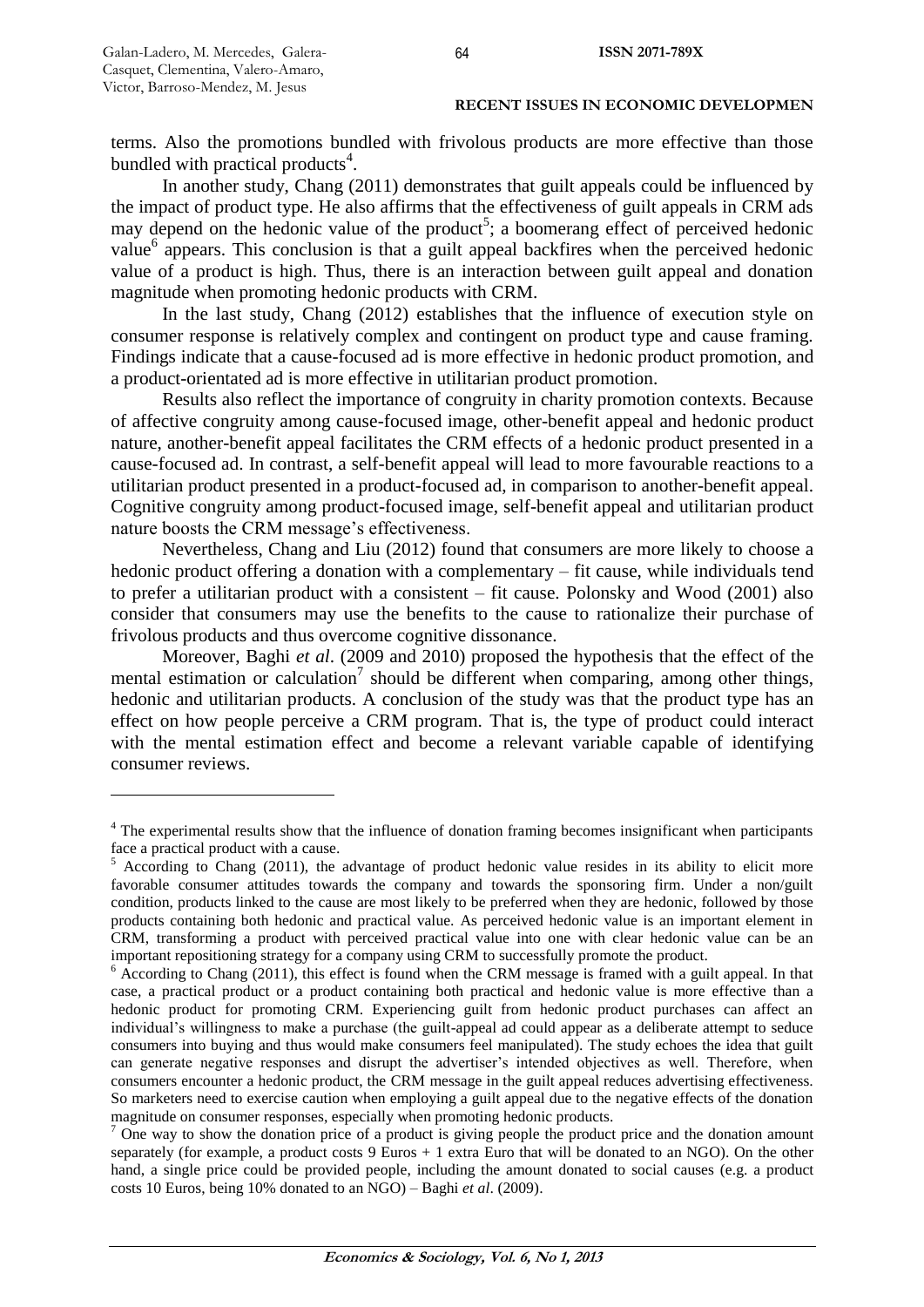$\overline{a}$ 

## **RECENT ISSUES IN ECONOMIC DEVELOPMEN**

Finally, it should be noted that the adjustment between product category and cause was considered as a success factor for cause-related marketing<sup>8</sup> (Gupta and Pirsch, 2006). *Table* 2 summarizes the most relevant studies that relate the product type and the attitudes toward CRM. All this leads us to propose the following research question: *H: product type influences attitudes toward CRM.* 

Table 2. Main studies linking the product type and attitudes toward CRM (authors in alphabetical order)

| <b>Authors</b>       | <b>Results</b>                                                                                                                              |
|----------------------|---------------------------------------------------------------------------------------------------------------------------------------------|
| Baghi et al.         | The product type has an effect on how people perceive a CRM program.                                                                        |
| (2009 & 2010)        | Moreover, it can interact with the mental estimation effect.                                                                                |
| <b>Barnes</b> (1992) | Consumers require more information about the product than about the cause.                                                                  |
|                      | Beneficial effects of product type on CRM most often occur when donation                                                                    |
| Chang (2008)         | information is framed in absolute monetary terms.                                                                                           |
|                      | Promotions bundled with frivolous products are more effective than those bundled<br>with practical products.                                |
|                      | Guilt appeals could be influenced by the impact of product type.                                                                            |
|                      | The effectiveness of guilt appeals in CRM ads may depend on the hedonic value                                                               |
|                      | of the product ("boomerang effect" of perceived hedonic value: a guilt appeal                                                               |
| Chang (2011)         | backfires when the perceived hedonic value of a product is high).                                                                           |
|                      | There is an interaction between guilt appeal and donation magnitude when                                                                    |
|                      | promoting hedonic products with CRM.                                                                                                        |
|                      | The influence of execution style on consumer response is relatively complex and                                                             |
|                      | contingent on product type and cause framing.                                                                                               |
|                      | Cause-focused ad is more effective in hedonic product promotion and a product-                                                              |
| Chang (2012)         | orientated ad is more effective in utilitarian product promotion.                                                                           |
|                      | Another-benefit appeal facilitates the CRM effects of a hedonic product presented in a                                                      |
|                      | cause-focused ad. In contrast, a self-benefit appeal will lead to more favorable                                                            |
|                      | reactions to a utilitarian product presented in a product-focused ad.                                                                       |
| Chang & Liu          | Consumers are more likely to choose a hedonic product offering a donation with a                                                            |
| (2012)               | complementary – fit cause. In contrast, individuals tend to prefer a utilitarian                                                            |
|                      | product with a consistent – fit cause.                                                                                                      |
| Gupta & Pirsch       | The adjustment of product category – cause was considered as a success factor for                                                           |
| (2006)               | CRM.                                                                                                                                        |
| Polonsky and         | Consumers may use the donation to a cause to rationalize their purchase of                                                                  |
| Wood (2001)          | hedonic products and thus overcome cognitive dissonance.<br>Literature review: incentives as CRM are more effective for promoting frivolous |
| Strahilevitz &       |                                                                                                                                             |
| <b>Myers</b> (1998)  | products.<br>Study: with large donations, CRM is more effective when it is applied to frivolous                                             |
| and Strahilevitz     | products; with small donations, there are no differences between product types.                                                             |
| (1999)               | Possible explanation: the donation can "calm" the feeling of guilt for a frivolous                                                          |
|                      | and unnecessary product purchase.                                                                                                           |
|                      | Study: consumers are likely to buy brands linked to causes of practical products                                                            |
| Subrahmanyan         | (rather than hedonistic ones).                                                                                                              |
| (2004)               | Possible explanation: the influence of Confucian values (the study was conducted                                                            |
|                      | in Singapore).                                                                                                                              |
|                      |                                                                                                                                             |

<sup>&</sup>lt;sup>8</sup> Fries *et al.* (2009) considered that CRM success depends on a group of elements ("product or brand characteristics"), among which is the product type (hedonic versus utilitarian).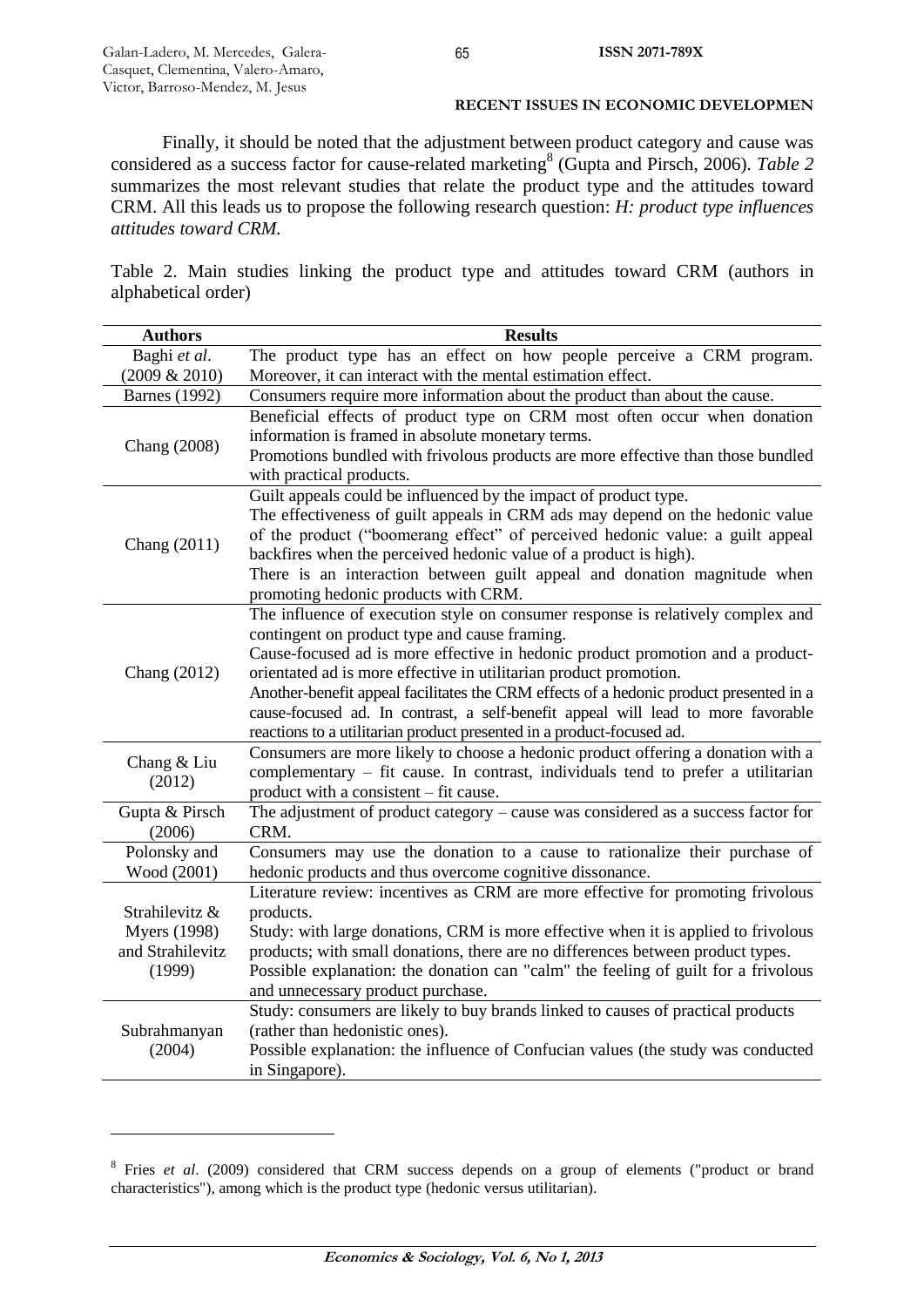# **2. Research Design, Methodology, and Results**

## *2.1. Introduction*

As mentioned above, the aim of this paper is to analyze the possible relationship between attitudes toward CRM and purchase intention according to the product type involved in a CRM campaign.

The research undertaken to achieve this objective utilized a quantitative study based on a survey (structured questionnaire by personal interview). The questionnaire included, besides the items specifically related to the product type and the attitudes toward CRM scale, other items and scales to measure different constructs related to consumer behavior, to be used in future research. Questions about general aspects of consumers' socio-demographic characteristics were also considered. Respondents took about 15 minutes to complete the survey.

The survey was designed after reviewing the literature on different variables, on CSR in general and CRM in particular.

# *2.2. Sample*

The sample universe consisted of people living in Extremadura (a Spanish region), over 16 years old. The aim was to collect information directly from these consumers and get a representative sample of the population of Extremadura (our target population).

Initially, we conducted a pre-test (May-June 2009) to 20 people from different towns and villages of Extremadura, which served to reformulate some questions, to facilitate responses and to improve their "visibility" and appeal.

A first data collection was conducted between October and December 2009. Subsequently a second one was conducted to complete the sample collection and improve its representativeness (March-May 2010). The final sample size was 456 individuals (valid questionnaires). The estimated sampling error, considering simple random sampling and in the case of maximum uncertainty ( $p = q = 50\%$ ), was 4.68%.

The sampling procedure was a non-probability sampling (convenience sample). The reason for using this specific type of sampling was because it allows a selection of elements which best suit the researcher in terms of convenience for the sample and people who are willing to answer or are more accessible to the researcher (Santesmases, 2005, p. 434). One modality of this method is the *snowball* sampling, in which initially selected individuals are used as informants to identify other people with the desired characteristics, these to others, and so on (Santesmases, 2009, p. 93). This is the method that was followed in this work.

Thus, the questionnaires were distributed initially among the students in the Faculty of Economics and Business at the University of Extremadura, who responded and, in turn, distributed them among relatives and friends living in anywhere in Extremadura. Professors from this Faculty and other Centers at the University of Extremadura have also participated in their distribution. They distributed questionnaires to students, families and acquaintances. In addition, to reach other segments of the population, they were distributed in other levels and organizations: students at the "University of the Elderly" (University of Extremadura), students of an Official Language School, health employees (in the most important hospital in the region), or employees and volunteers from a relevant NGO. There have been no incentives (financial nor otherwise) to answer the questionnaire.

The process and data analysis was carried out between June and December 2010. Specific programs were used for this analysis: Dyane (version 3.1) and SPSS 15.0.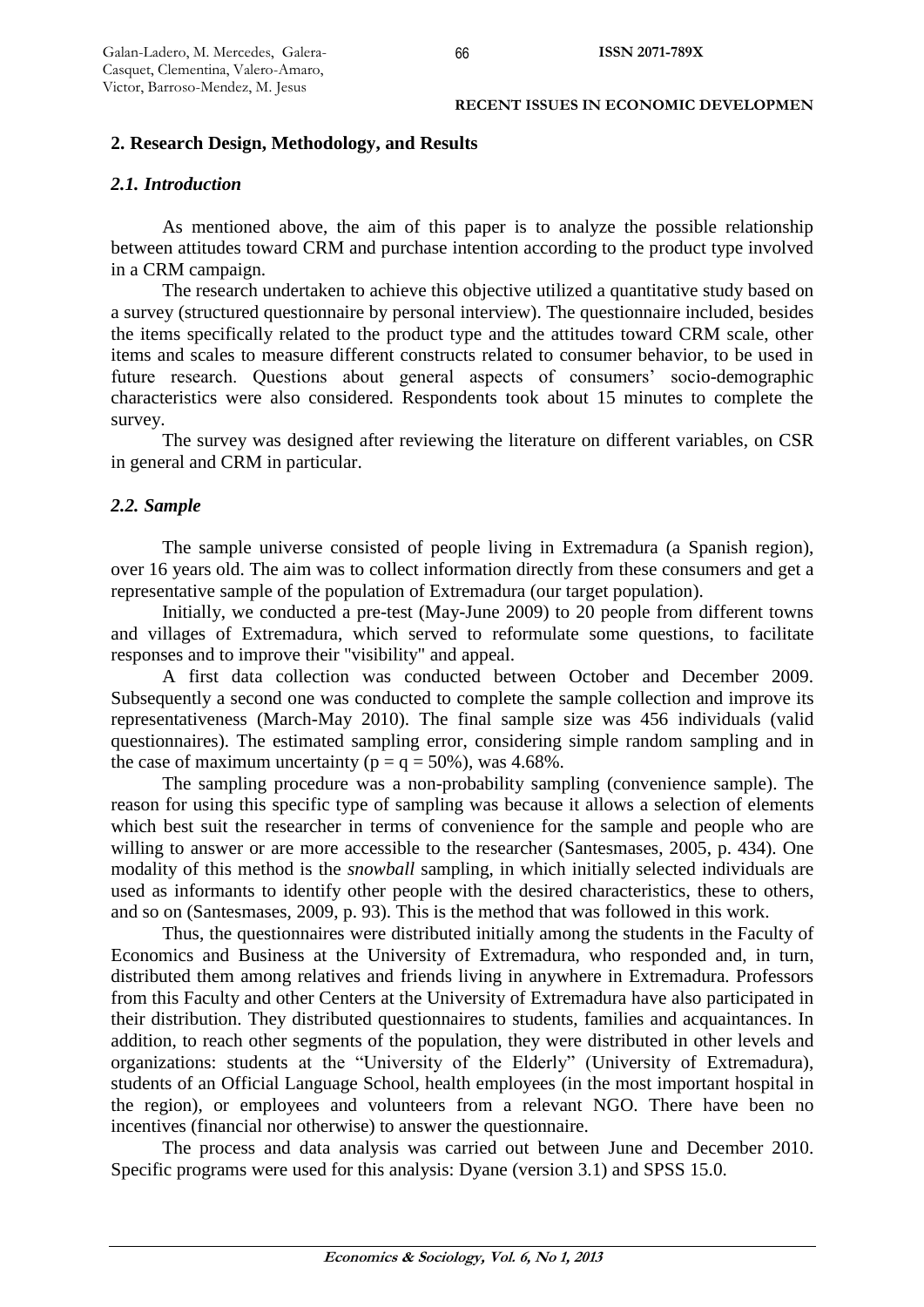| UNIVERSE: CONSUMER (> 16 YEARS OLD)                                                      |                                                   |  |  |
|------------------------------------------------------------------------------------------|---------------------------------------------------|--|--|
| Geographic Field: regional (Extremadura, Spain)                                          |                                                   |  |  |
| Sample: 456 consumers (valid surveys)                                                    |                                                   |  |  |
| Sample design (methodological process): survey with structured questionnaire (anonymous) |                                                   |  |  |
| Personal survey (convenience sample – modality: snowball)                                |                                                   |  |  |
| $p = q = 50\%$                                                                           | Period of information collection: October, 2009 – |  |  |
| Trust Interval = $95.5\%$                                                                | May, 2010                                         |  |  |
| Sample Error = $4.68\%$                                                                  | Data Processing: June – December, 2010            |  |  |
| Analysis Software: SPSS 15.0, DYANE 3.1, EQS 6.1 & SmartPLS 2.0                          |                                                   |  |  |

#### Table 3. Sample description

## *2.3. Measurement of variables*

In this study, we measured two variables: attitudes toward CRM and consumer purchase intention based on the product type. Regarding the measurement of attitudes toward CRM, we only found a scale accepted in the literature and with the reliability and validity indices suitable for the variable measurement. This scale is Kropp *et al*."s (1999), with 4 items specifically designed to measure attitudes toward CRM.

The authors applied a factor analysis on the 4 items of the attitudes toward CRM scale. obtaining a solution of a factor in the sample, indicating therefore that the 4 items are measuring the same construct. The scale appears to be a valid and reliable measure of attitudes toward cause-related marketing (Lavack and Kropp, 2003b, p. 8).

We used the original scale, with the 4 items, but measuring them as a 7-point Likert scale (and not 9-point Likert, used in the original scale) in order to facilitate the reply to the questionnaires. Values ranged from 1 (strongly disagree) to 7 (strongly agree). See *Table 4*.

Table 4. Attitudes toward CRM scale – Kropp *et al.* (1999)"s scale

| <b>ITEMS</b> <sup>*</sup>                                                                               |  |  |
|---------------------------------------------------------------------------------------------------------|--|--|
| What is your level of agreement with these four statements?                                             |  |  |
| I like the idea to buy products which donate part of their profits to a social cause or NGO.            |  |  |
| I am willing to pay more for a product if the manufacturer is donating part of the profits to charity   |  |  |
| or social cause.                                                                                        |  |  |
| If a company is donating part of its profits to a charity or social cause, then I am more likely to buy |  |  |
| <i>its products.</i>                                                                                    |  |  |

*Companies that advertise that they are donating part of their profits to charity or social cause are good corporate citizens.*

\* Each item is based on Kropp et al (1999)"s.

*PRODUCT TYPE*

A number of questions to measure the possible influence of product type (basic / luxury) has also been considered in the investigation. To consider the product category, 3 items (measured with 7 points, ranging from "never" to "always") have been raised. See *Table 5*.

Table 5. Items used to measure type products

#### **ITEMS**

*In the case of a campaign in which the company donates to an NGO or social cause a fixed amount or a percentage of the product sale, Would you be willing to buy it ...*

*…* if it were a non-necessary or luxury product?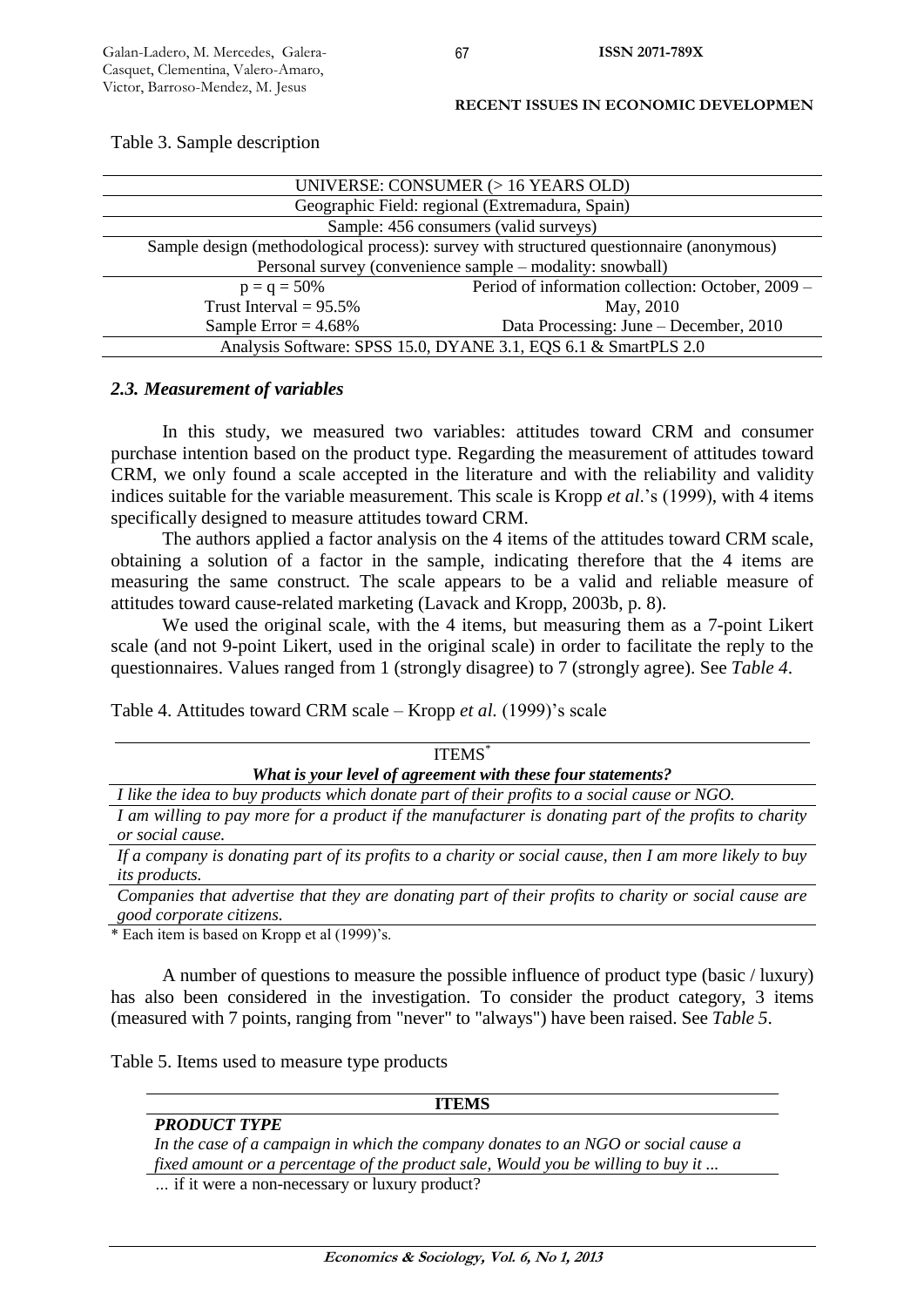| <b>RECENT ISSUES IN ECONOMIC DEVELOPMEN</b> |
|---------------------------------------------|
|---------------------------------------------|

| if it were a commodity or necessary product? |  |
|----------------------------------------------|--|
| regardless of the product type?              |  |

# *2.4. Correlation Analysis. Results.*

We performed a correlation analysis to see if there is a relationship between attitudes toward CRM and product type and, in the case of relationship, measuring the strength and direction – positive or negative – of that association.

The correlation analysis between attitudes toward CRM and product type shows that all correlations are significant at 0.01 (bilateral). The results of this analysis are shown in *Table 6*.

| Table 6. Attitudes toward CRM – product type |  |
|----------------------------------------------|--|
|----------------------------------------------|--|

|                                                                                                                                               |                          | <b>PRODUCT1</b><br>(luxury product) | <b>PRODUCT2</b><br>(basic product) | <b>PRODUCT3</b><br>(regardless of product<br>type) |
|-----------------------------------------------------------------------------------------------------------------------------------------------|--------------------------|-------------------------------------|------------------------------------|----------------------------------------------------|
| <b>ATTITUDE1</b><br>I like the idea to buy products that                                                                                      | Pearson's<br>correlation | $.141$ <sup>**</sup> )              | $,459$ <sup>**</sup> )             | $,244$ <sup>**</sup> )                             |
| donate a part of the profits to a<br>cause or NGO                                                                                             | Sig. (bilateral)         | ,002                                | .000                               | ,000                                               |
| ATTITUDE2<br>I am willing to pay more for a                                                                                                   | Pearson's<br>correlation | $,247$ <sup>(**)</sup> )            | $,390$ <sup>(**)</sup>             | $,270$ (**)                                        |
| product if the producer donates a<br>part of the profits to a cause or<br><b>NGO</b>                                                          | Sig. (bilateral)         | ,000                                | ,000                               | ,000                                               |
| <b>ATTITUDE3</b>                                                                                                                              | Pearson's<br>correlation | $.181$ <sup>**</sup> )              | $,443$ <sup>**</sup> )             | $.250$ <sup>(**)</sup> )                           |
| If a company is donating a part of<br>its profits to a cause or NGO, then<br>it is likely I buy its products                                  | Sig. (bilateral)         | ,000                                | ,000                               | ,000                                               |
| <b>ATTITUDE4</b><br>Companies that announce they are<br>donating a part of their profits to a<br>cause or NGO, are good corporate<br>citizens | Pearson's<br>correlation | $,203$ <sup>**</sup> )              | $.258$ <sup>(**)</sup> )           | $,255$ (**)                                        |
|                                                                                                                                               | Sig. (bilateral)         | ,000                                | ,000                               | ,000                                               |
| (**) Correlation is significant at 0.01 level (bilateral).<br>$n = 456$                                                                       |                          |                                     |                                    |                                                    |

The most relevant results are that there are significant positive relationships between attitudes toward CRM and purchase intention according to the product type, particularly in the case of necessary products. In this sense, these results are consistent with the studies of Webb and Mohr (1998), Strahilevitz and Myers (1998), Subrahmanyan (2004), Kotler and Lee (2005), Baghi *et al.* (2009), and Chang and Liu (2012), which consider that product type has an important role in consumers' responses.

Specifically, our results are similar to Subrahmanyan (2004), which show that people are more likely to buy CRM brands for practical rather than hedonic products; and Chang and Liu (2012), where individuals tend to prefer a utilitarian product with a consistent – fit cause.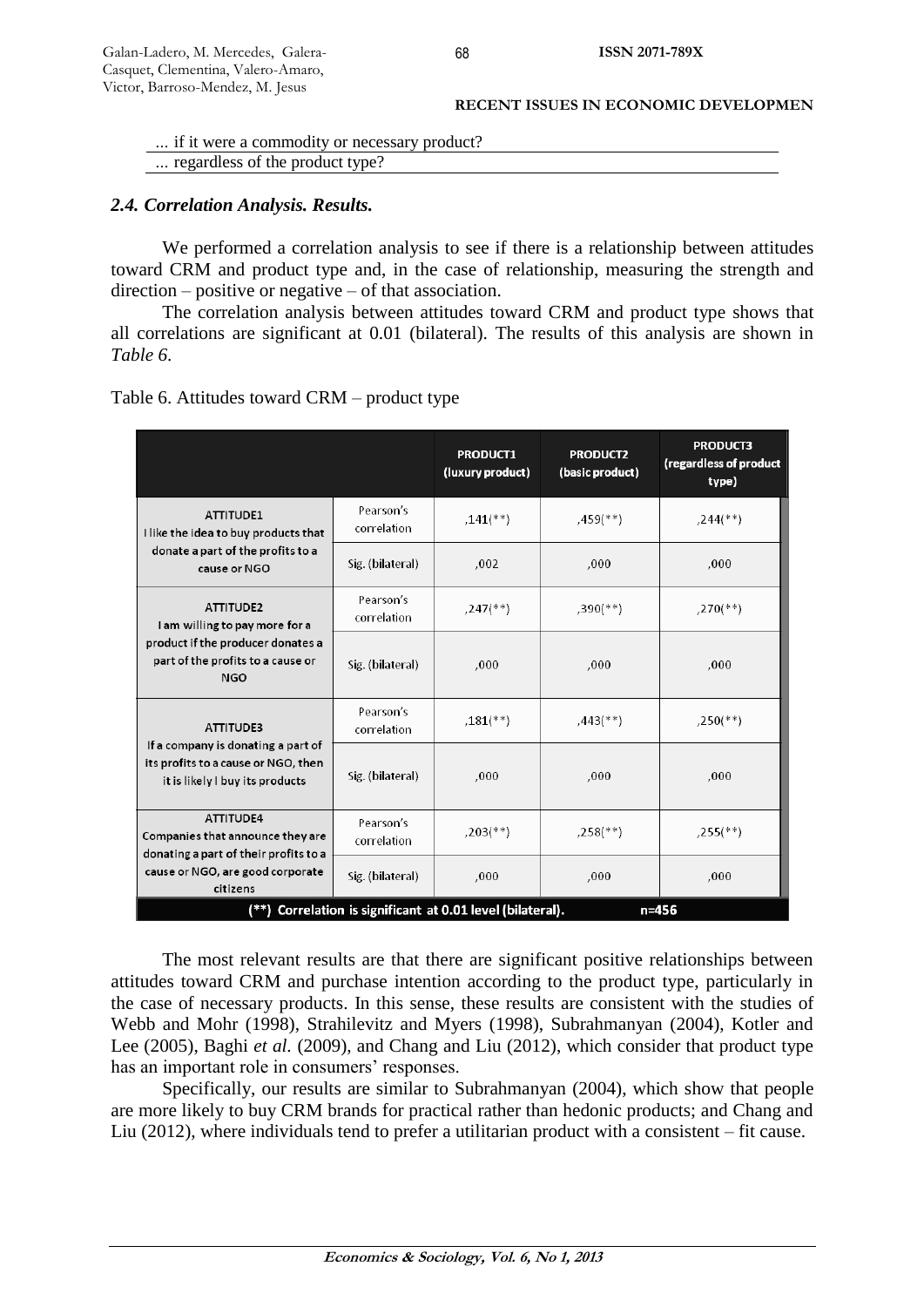## **Conclusions**

Cause-related marketing is a relatively new area of study, although there are an increasing number of studies on various topics related to it. Attitudes toward CRM, as prior to consumer purchasing behavior, are one of the key areas and are also the subject of this investigation.

The main conclusion is that consumer attitudes toward CRM are related to the product type, being more favorable in the case of commodities or necessary products. Accordingly, the most important implication for companies is that the CRM campaign might be more successful if it was linked to a practical or utilitarian product. Therefore, the product type can make a difference because it can have an effect on how people perceive a CRM program.

However, we should consider some limitations in this research. First, we should be careful when transferring this result to other geographical and cultural settings because the effect on consumer responses could be different. Second, other variables could influence attitudes, so results could vary.

Finally, and from everything mentioned above, we propose the development of new studies and other research related to CRM. For example, we could broaden this study to include other possible aspects from the marketing strategy related to attitudes toward CRM (e.g. the brand type, product quality, available information, donation size, or willingness to pay more for a CRM product). Or we could conduct cross-cultural studies to observe the possible influence of culture in attitudes toward CRM and product type. The development of experimental designs (i.e. scenarios for specific products) could be also very useful to our research and we could compare actual behavior and purchase intentions.

This will allow the continued advance and expansion of this field of study on causerelated marketing.

## **References**

- Alonso-Rivas, Javier; Grande-Esteban, Ildefonso (2004), *Consumer Behavior*. 5<sup>th</sup> edition. Esic. Madrid. [In Spanish: Alonso Rivas, Javier; Grande Esteban, Ildefonso, *Comportamiento del Consumidor*. 5ª edición revisada y actualizada. Esic. Madrid].
- Assael, Henry (1999), *Consumer Behavior*. 6<sup>th</sup> edition. Internacional Thomson Editores. Mexico [In Spanish: Assael, Henry, *Comportamiento del Consumidor*. 6ª edición. Internacional Thomson Editores. México].
- Baghi, Ilaria; Rubaltelli, Enrico; Tedeschi, Marcello (2010), Mental Accounting and Cause Related Marketing Strategies, *International Review on Public and Non-Profit Marketing*, 7 (2), November, pp. 145-156.
- Baghi, Ilaria; Tedeschi, Marcello; Rubaltelli, Enrico (2009), Cause Related Marketing: The Role of Mental Accounting, Price and product Type,  $8^{th}$  *International Congress of the International Association on Public and Nonprofit Marketing – IAPNM 2009*, Valencia (June).
- Barnes, Nora, Ganim (1992), Determinants of Consumer Participation in Cause-Related Marketing Campaigns, *American Business Review* (June), pp. 21-24.
- Blackwell, Roger D.; Miniard, Paul W.; Engel, James F. (2002), *Comportamiento del Consumidor*. 9ª edición. Thomson. México.
- Calvo-Dopico, Domingo; Tudoran, Alina (2008), Factores determinantes de la intención de consumir un nuevo producto: actitud, norma social y control percibido, *XX Encuentro de Profesores Universitarios de Marketing – EMARK*, Las Palmas de Gran Canaria (17- 19 de Septiembre).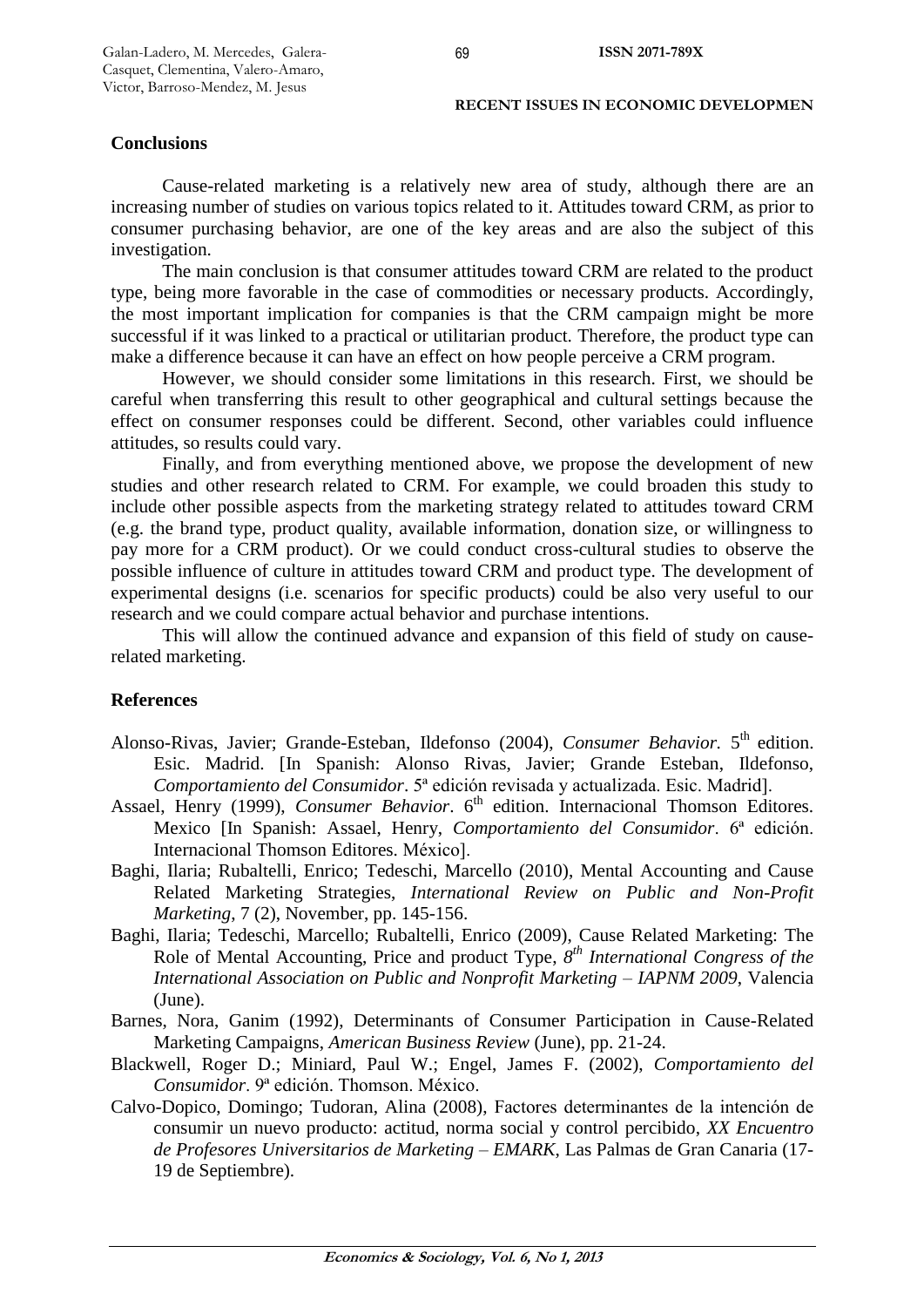- Chaney, Isabella; Dolli, Nitha (2001), Cause related marketing in New Zealand, *International Journal of Nonprofit and Voluntary Sector Marketing*, Vol. 6 (2), pp. 156-163.
- Chang, Chun-Tuan (2008), To Donate or Not to Donate? Product Characteristics and Framing Effects of Cause-Related Marketing on Consumer Purchase Behavior, *Psychology & Marketing*, Vol. 25(12), pp. 1089–1110 (December 2008).
- Chang, Chun-Tuan (2011), Guilt appeals in cause-related marketing: The subversive roles of product type and donation magnitude, *International Journal of Advertising*, 30 (4), pp. 587-616.
- Chang, Chun-Tuan; Liu, Hsiu-Wen (2012), Goodwill hunting? Influences of product-cause fit, product type, and donation level in cause-related marketing, *Marketing Intelligence & Planning*, 30 (6), pp. 634-652.
- Chang, Chun-Tuan (2012), Missing ingredients in cause-related advertising. The right formula of execution style and cause framing, *International Journal of Advertising*, 31 (2), pp. 231-256.
- Chiou, Jyh-Shen; Droge, Cornelia (2006), Service Quality, Trust, Specific Asset Investment, and Expertise: Direct and Indirect Effects in Satisfaction – Royalty Framework, *Journal of the Academy of Marketing Science*, Vol. 34, No. 4, pp. 613-627.
- Eagly, Alice H.; Chaiken, Shelly (2007), The Advantages of an Inclusive Definition of Attitude, *Social Cognition*, Vol. 25 (5), pp. 582-602.
- Fraj-Andrés, Elena; Martínez-Salinas, Eva (2002), *Comportamiento del consumidor ecológico*, Esic. Madrid.
- Fraj-Andres, Elena; Martínez-Salinas, Eva (2003), Las actitudes como determinantes del comportamiento ecológico del consumidor: análisis desde la perspectiva de la teoría de la acción razonada, *Revista Española de Investigación de Marketing – Esic*, Vol. 7, nº 2 (Septiembre), pp. 57-78.
- Fries, Anne Julie; Gedenk, Karen; Völckner, Franziska (2009), Success Drivers of Cause-Related Marketing, *Proceedings EMAC 2009 Conference*, Nantes (France), May, pp. 26-29.
- Galan-Ladero, Mercedes; Galera-Casquet, Clementina; Valero-Amaro, Victor; Barroso-Mendez, M. Jesus (2013), Sustainable, Socially Responsible Business: the Cause-Related Marketing Case. A Review of the Conceptual Framework, *Journal of Security and Sustainability Issues* (forthcoming).
- Gawronski, Bertram (2007), Editorial: Attitudes Can Be Measured! But What is an attitude? *Social Cognition*, Vol. 25 (5), pp. 573-581.
- Gupta, Shruti; Pirsch, Julie (2006), The company cause customer fit decision in causerelated marketing, *Journal of Consumer Marketing*, Vol. 23 (6), pp. 314-326.
- Hawkins, Del I.; Best, Roger J.; Coney, Kenneth A. (2004), *Consumer Behavior: Building*  Marketing Strategies. 9<sup>th</sup> edition. McGraw-Hill. Mexico [Spanish Version: Hawkins, Del I.; Best, Roger J.; Coney, Kenneth A., *Comportamiento del Consumidor. Construyendo Estrategias de Marketing*. 9ª edición. McGraw-Hill. México].
- Kotler, Philip; Lee, Nancy (2005), *Corporate Social Responsibility*, Wiley, USA.
- Kropp, Fredric; Holden, Stephen J.S.; Lavack, Anne M. (1999), Cause related marketing and values in Australia, *International Journal of Nonprofit and Voluntary Sector Marketing*, Vol. 4, Issue 1 (February), pp. 69-80.
- Lamb, Charles W. Jr.; Hair, Joseph F. Jr; McDaniel, Carl (2002), *Marketing*, 6ª edición. Thomson. México.
- Lambin, Jean, Jacques (2003), *Strategic Marketing*, Esic [Spanish version: Lambin, Jean Jacques, *Marketing Estratégico*. Esic].